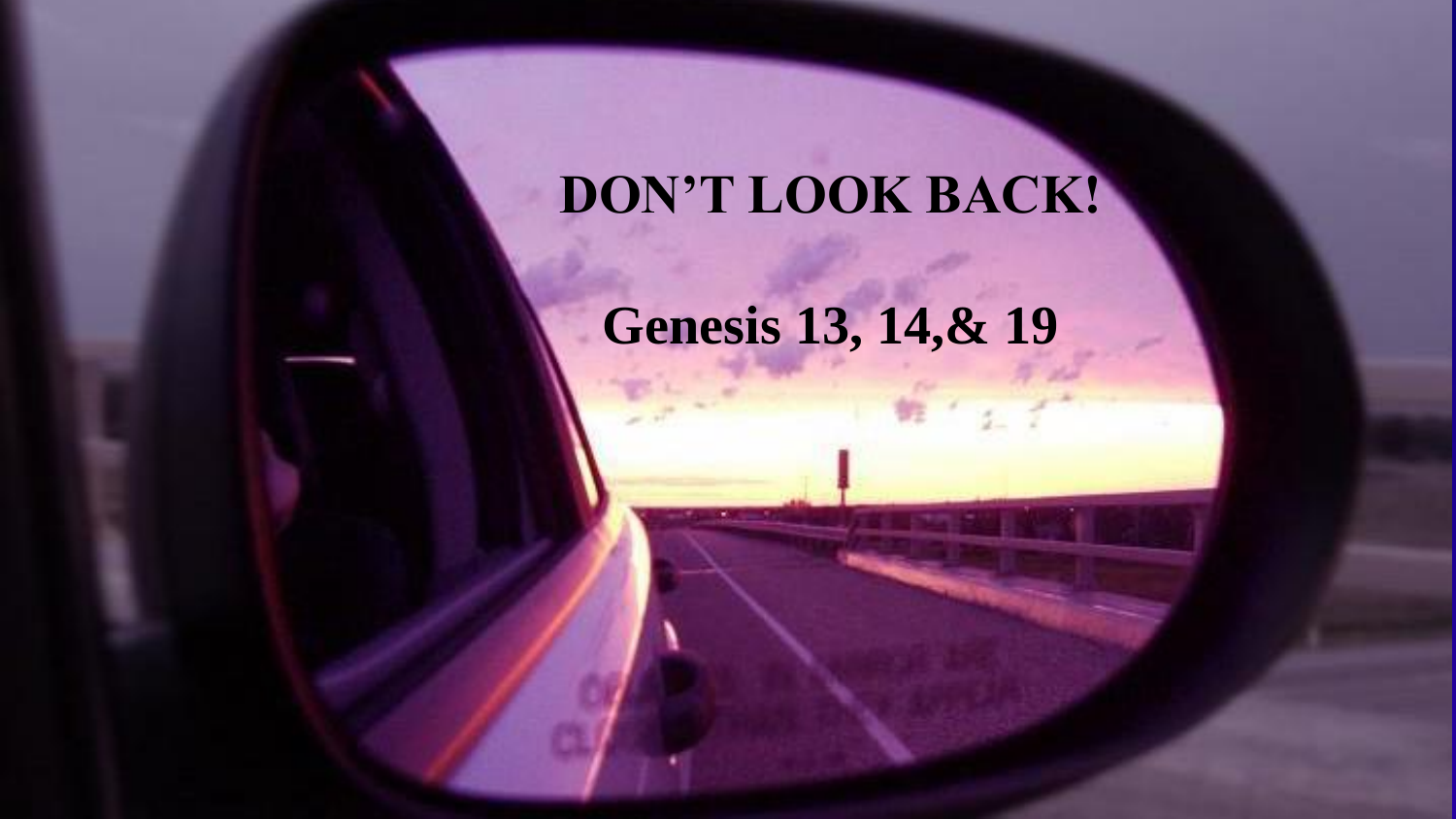#### **Abraham**

Abraham was on a journey looking for a city that has foundations whose builder was God When Lot and Abraham split, and Lot chose the <u>fertile</u> valley in Sodom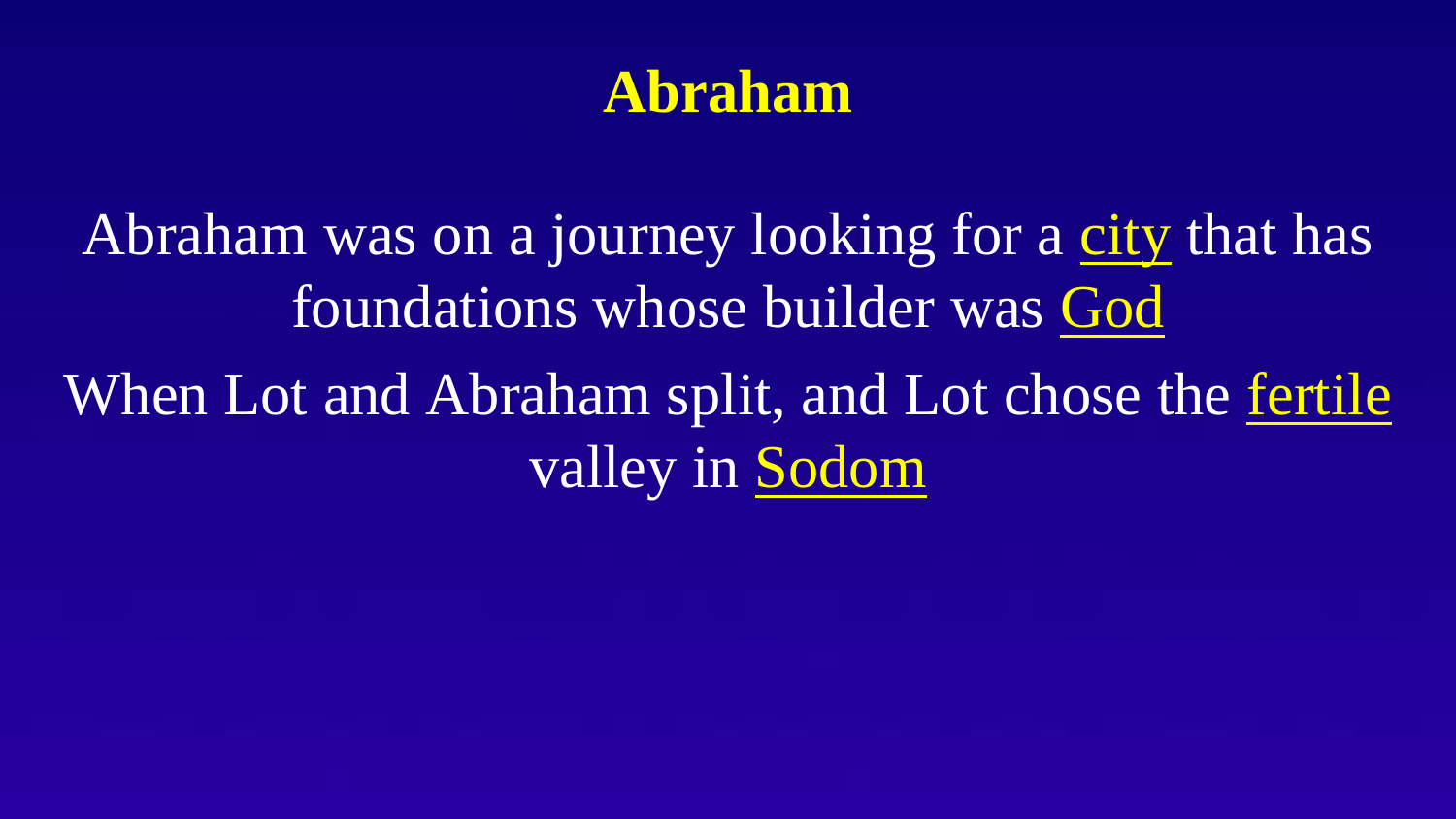#### **Look at the Choices Lot Made**

# He looked toward Sodom I John 2:15-17

Do not love the world nor the things in the world. If anyone loves the world, the love of the Father is not in him. <sup>16</sup> For all that is in the world, the lust of the flesh and the lust of the eyes and the boastful pride of life, is not from the Father, but is from the world. <sup>17</sup> The world is passing away, and *also* its lusts; but the one who does the will of God lives forever.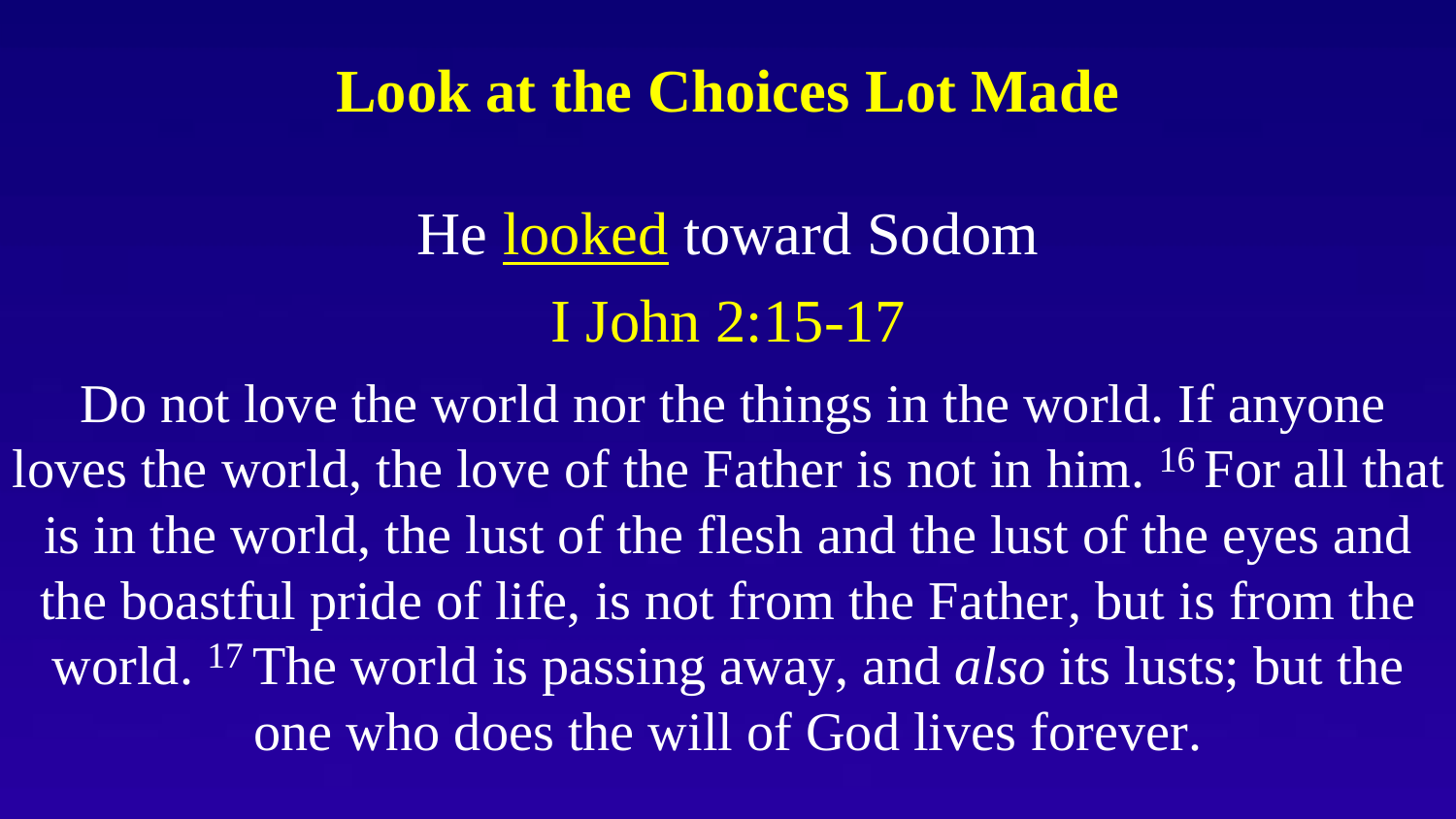#### **Look at the Choices Lot Made**

He looked toward Sodom He pitched his tent Then he built his altar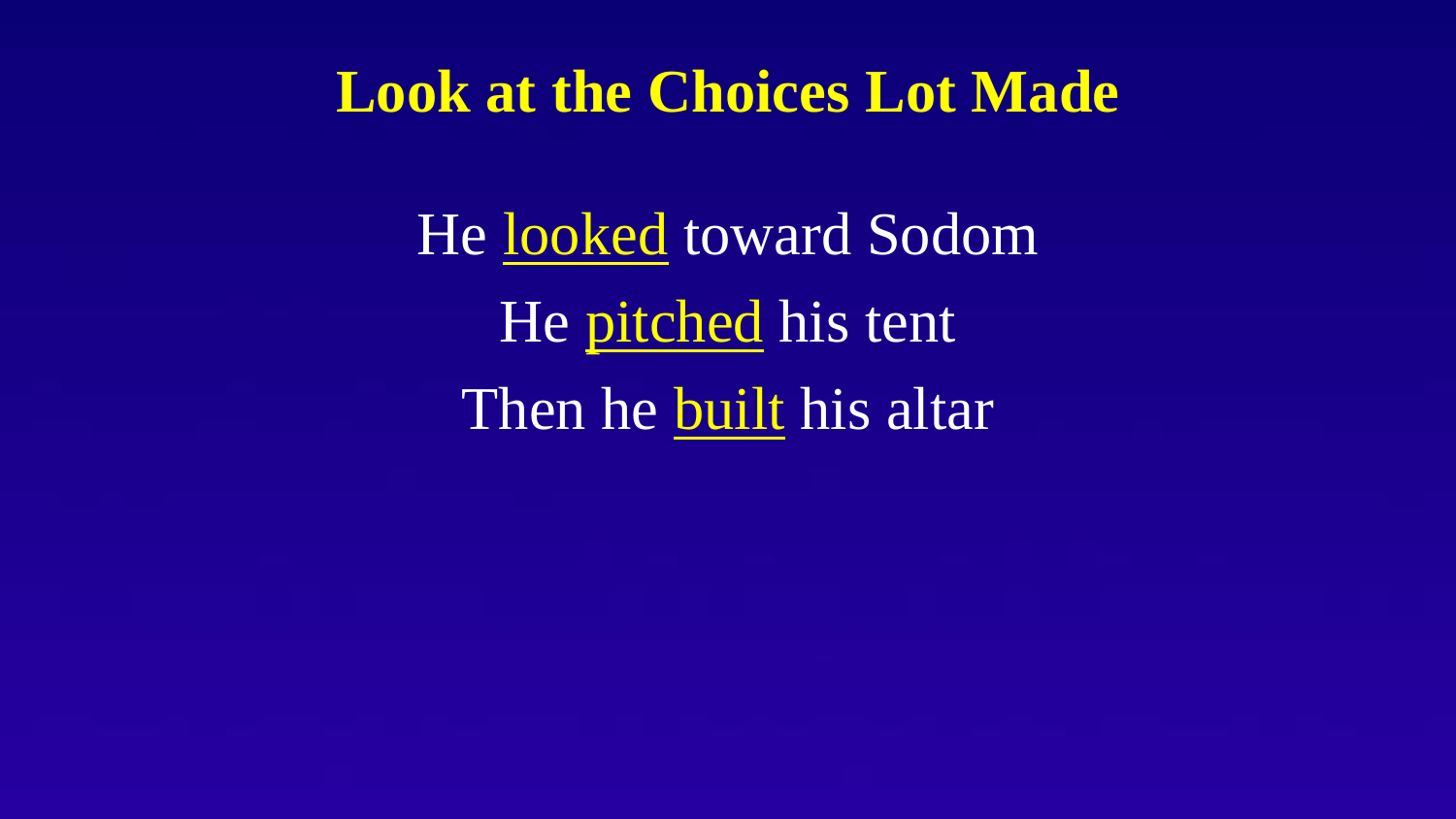### **Lot Living in Sodom**

Got married had two daughters He was fronting for a demonic godless sensual place He became mayor of the city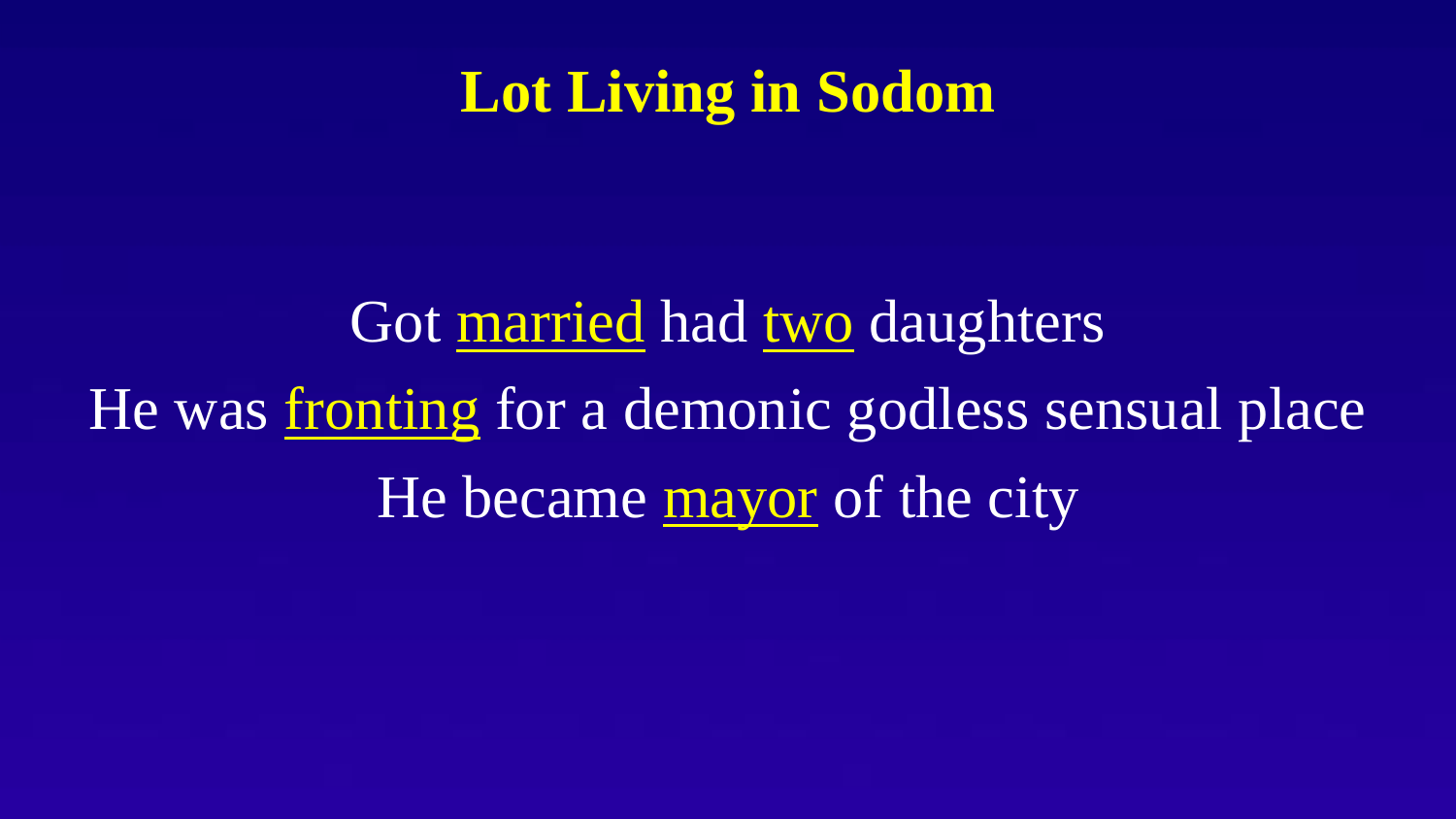#### **The Revelation of God**

THREE BIG WORDS Justice, Mercy, Judgment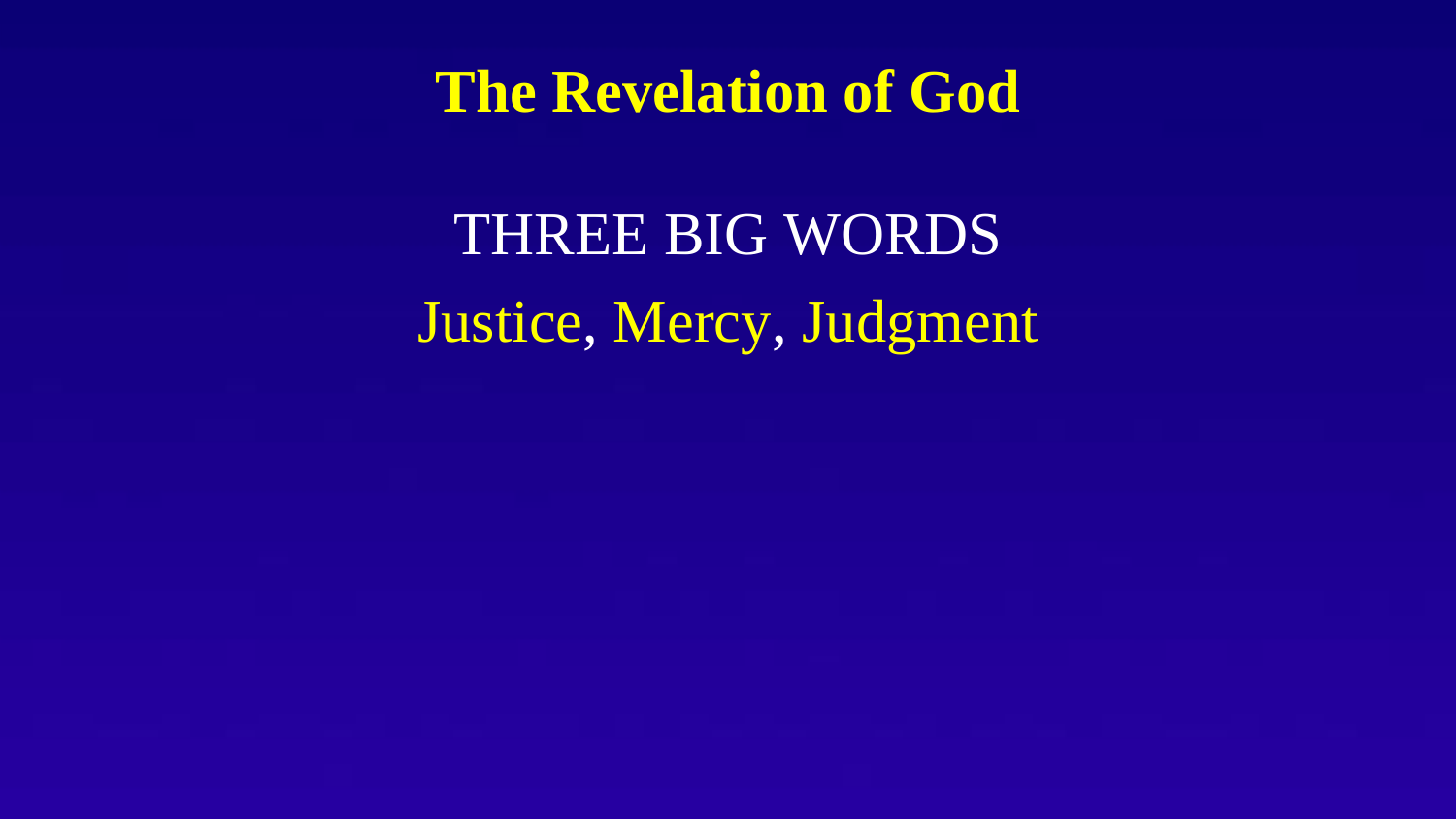#### Abraham Stands Before the Lord (Genesis 18:23-33

## Abraham negotiates with God They couldn't find ten and God and Abraham parted company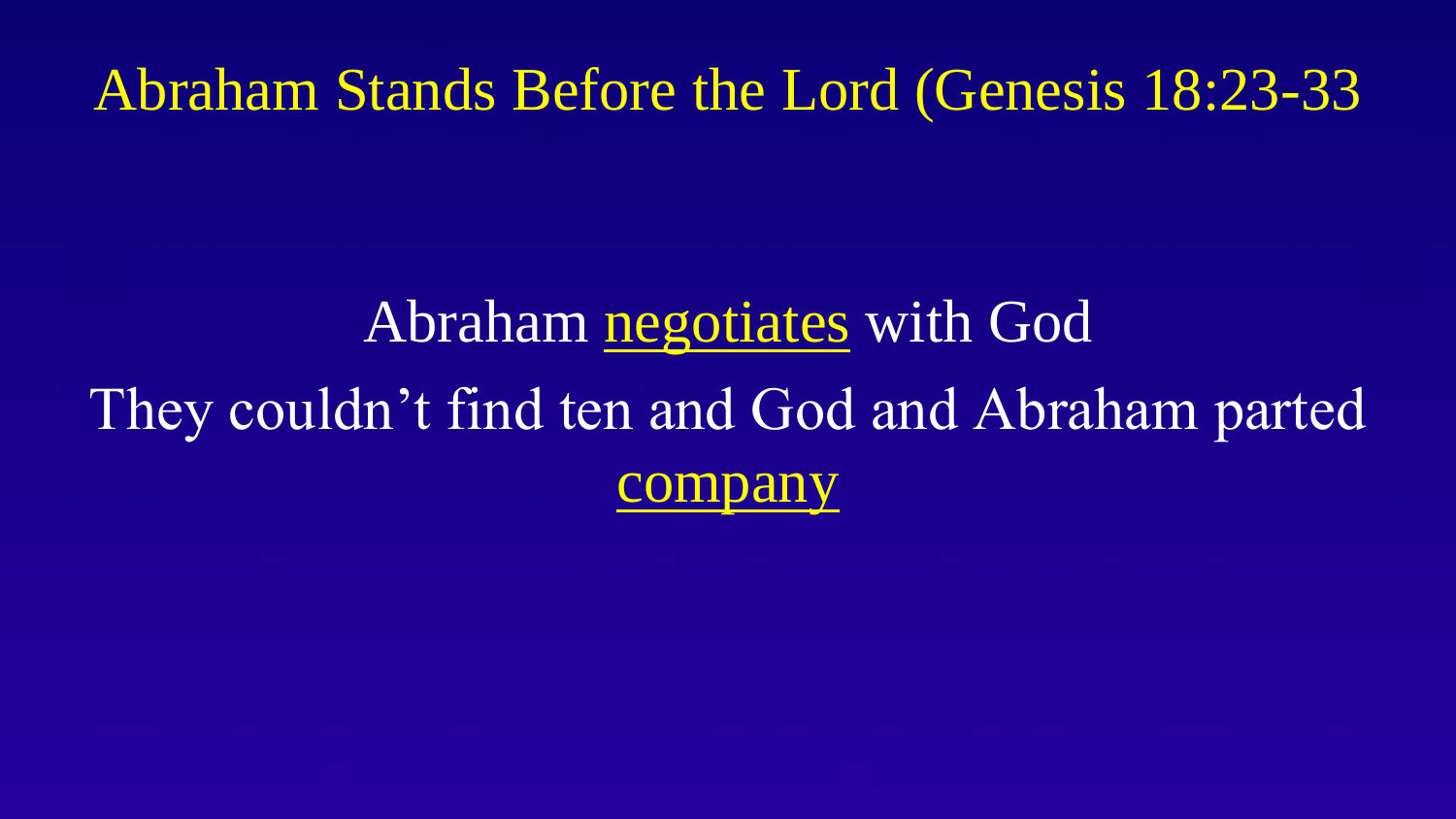The Judgment of God (Genesis 19)



# Don't look back Don't stop till you get in the mountains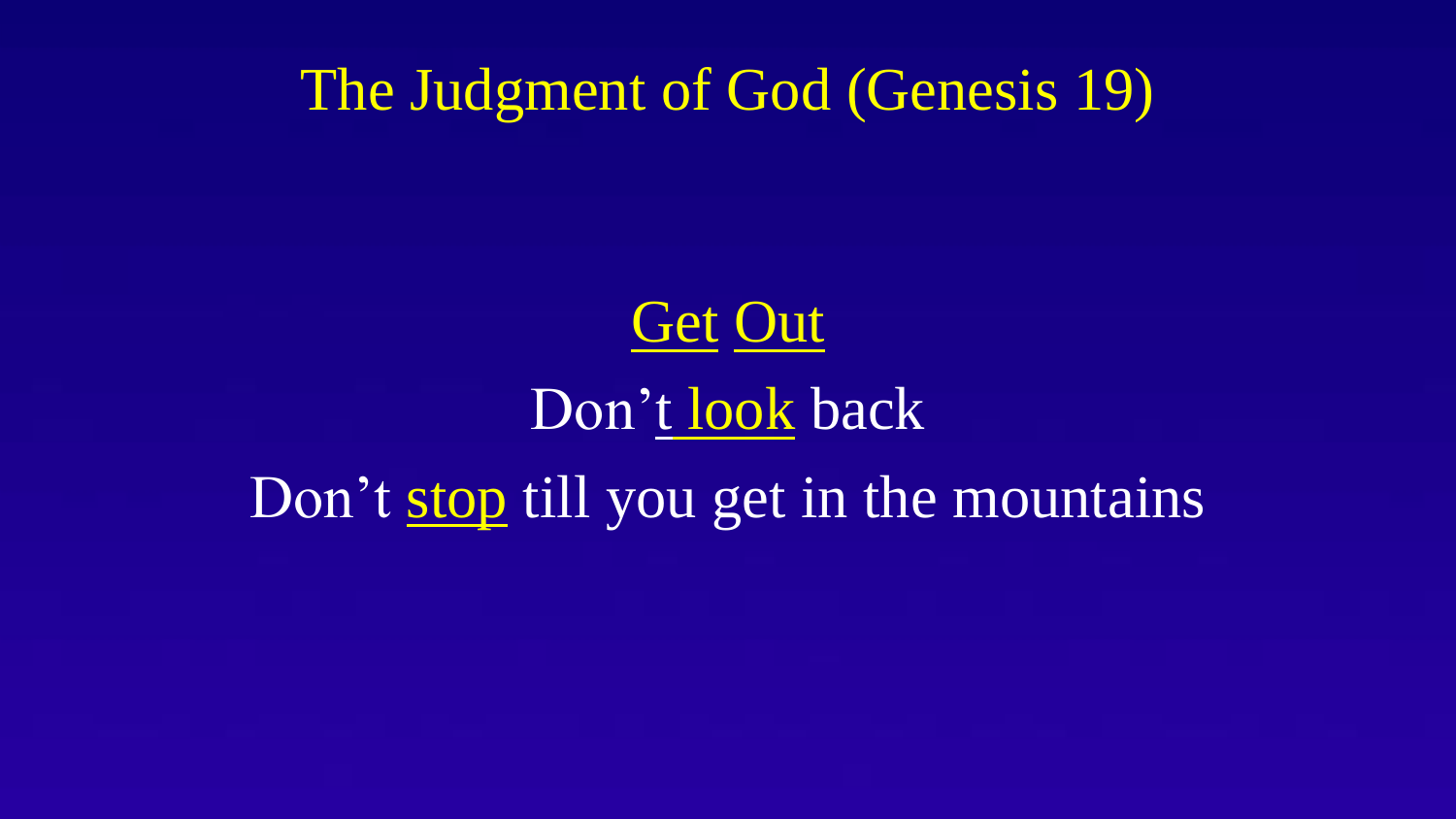#### What Happened to Lot's Wife

She lagged behind she looked back and judgment fell on her She was turned into a pillar of salt God doesn't send anybody to hell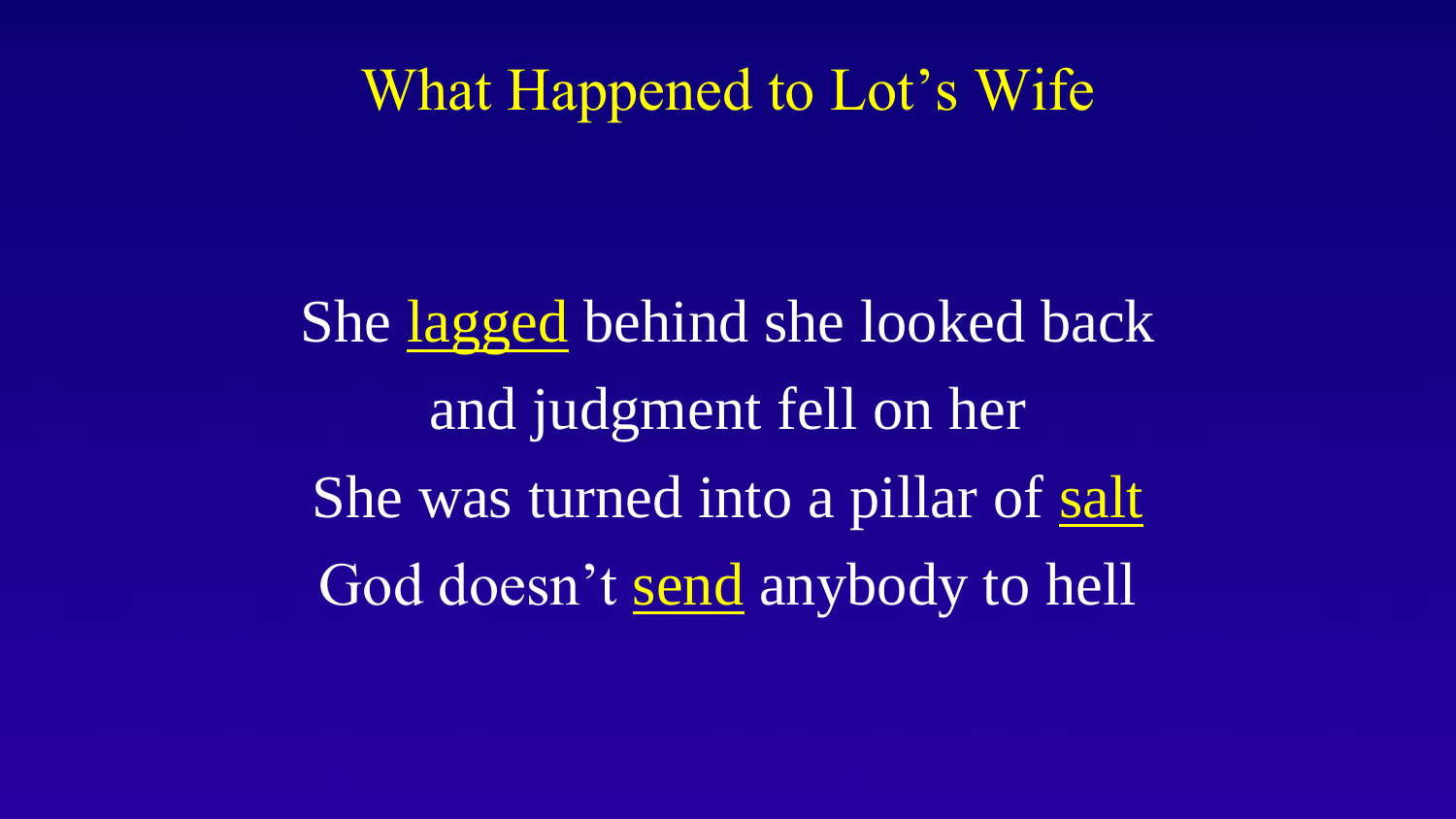### Four Questions to Ask Yourself to Make Right Choices Every Time

I Corinthian 6:12 Is it Profitable? Is it Addictive?